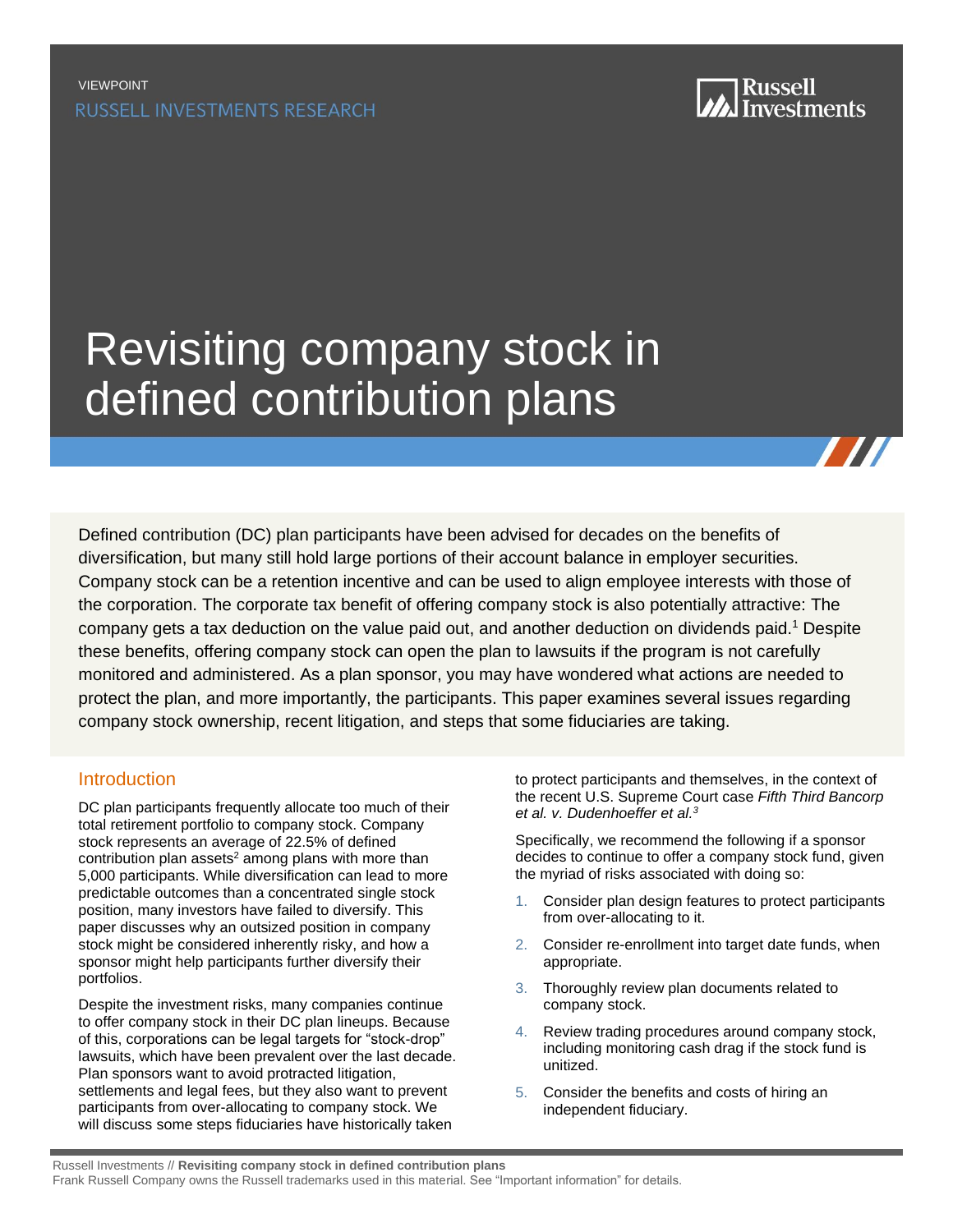| Exhibit 1: Comparing the volatility of single stock positions versus the index of securities |  |  |
|----------------------------------------------------------------------------------------------|--|--|
|----------------------------------------------------------------------------------------------|--|--|

<span id="page-1-0"></span>

| <b>CATEGORY</b>                               | 2005 | 2006 | 2007 | 2008 | 2009 | 2010 | 2011 | 2012 | 2013 | 2014 |
|-----------------------------------------------|------|------|------|------|------|------|------|------|------|------|
| Average single<br>stock position <sup>4</sup> | 21.4 | 21.4 | 20.8 | 38.2 | 38.8 | 27.0 | 25.5 | 21.1 | 19.3 | 18.0 |
| <b>Russell Top</b><br>200 <sup>®</sup> Index  | 7.4  | 5.3  | 9.8  | 19.4 | 21.6 | 19.1 | 15.3 | 10.7 | 8.4  | 7.9  |

Finally, we realize that plan sponsors may wish to exit company stock at some point. For those looking for an exit plan, we offer some guidance as to how they might approach such a process. It is good practice to consult the plan's ERISA attorney before taking any action in regard to company stock.

#### Helping manage risks of investors in company stock

Company stock as an investment proposition can be very difficult to justify. We know that a single stock is not diversified and that a participant's human capital (defined as the present value of future earnings) is already tied to the prospects of the company for which he or she works.

The results of our analysis of single stock positions shouldn't surprise anyone. The average volatility of all stocks in the Russell Top 200® Index was 18%, compared to the volatility of the index itself at 7.9%. In fact, our analysis shows that from 2005–2014, the average single stock volatility was twice that of the index, and could have been as much as four times greater.<sup>5</sup>

Given actual risk, return and correlation between individual stocks and the broad market, what does a certain percentage allocation to company stock tell us about participants' expectations for return? More than a decade ago, Russell Investments did an analysis to determine the implicit return expectation, relative to expectations for investments in other asset classes. Exhibit 2 follows a reverse volatility optimization to reveal the hypothetical expected outperformance of company

stock, from both the 2001 study and updated with today's statistics. Based on the current analysis, an allocation of 20% to employer stock and 80% to the S&P 500 Index would mean that the stock would have to outperform the index by 3.9% per year to justify the additional risk. $6$  This outperformance may be difficult to justify on a year in, year out basis.

Given this reality, how do you help guide participants away from over-allocating to an asset class with such uncertain outcomes? Here are several steps that various plan sponsors have taken. This list is not prescriptive, but rather is an example of things a plan sponsor could do in order to mitigate the potential risk of an undiversified allocation to company stock.

- Increase participant education. Educational materials have proven to be effective in moving small numbers of people to diversify. However, we know that inertia is high in DC plans, and sometimes a more proactive approach is necessary.
- Place limits on company stock holdings. An upper limit on the amount of company stock a participant can hold may curb excessive allocations. Yet explicit limits (for example, 20% to 30% of a participant's assets) may imply a recommendation to participants as to the appropriate amount of stock to hold. For plan sponsors who often don't want to imply asset allocation advice, this may not be palatable.



**Exhibit 2: Participants' revealed expectations for outperformance of employer stock over the U.S. equity index (p.a.)**

Source: Russell Investments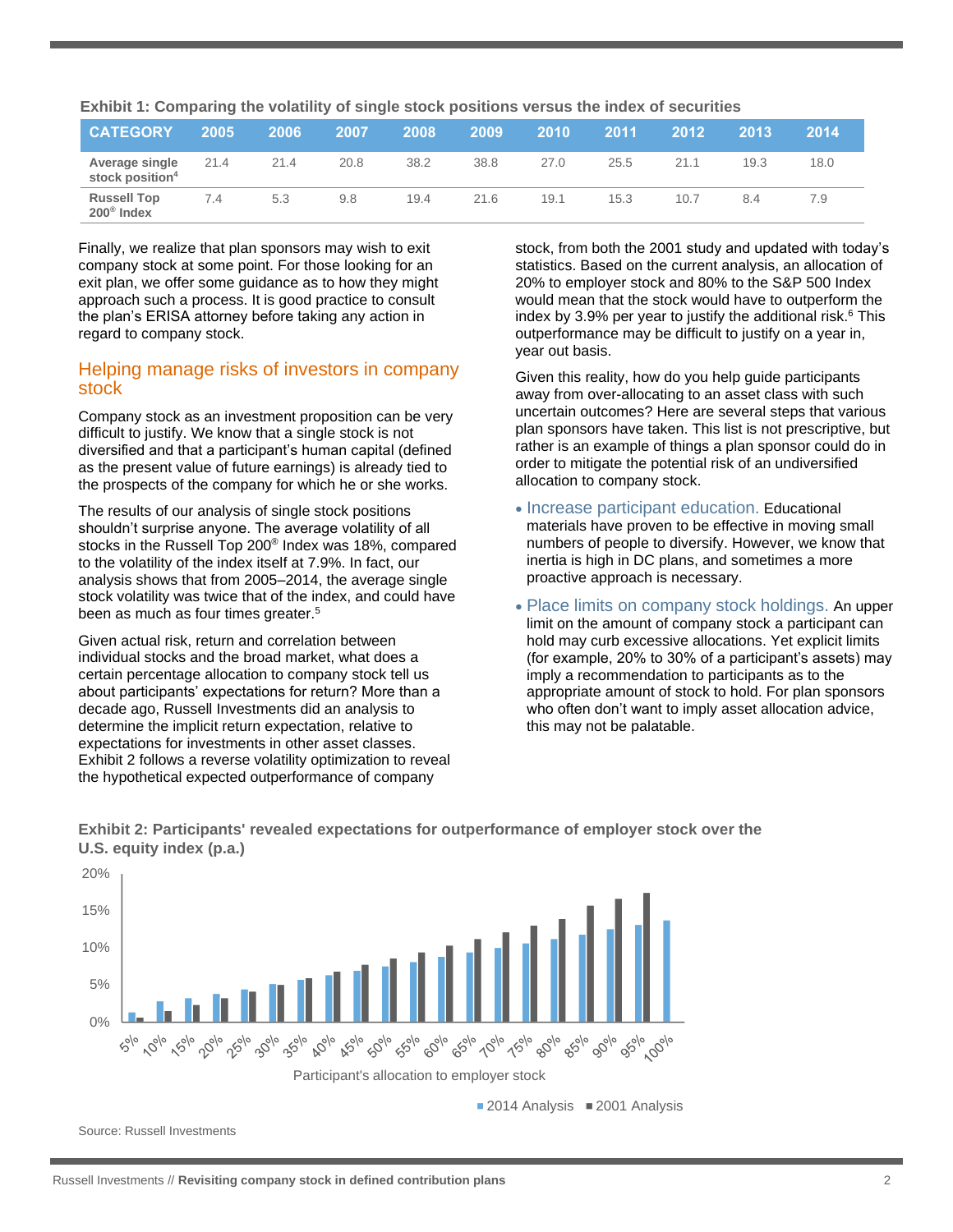- Close the company stock option to new participant money. This may stop the flow of new assets, but it does nothing to help existing participants diversify. Furthermore, this may send a mixed message to participants about whether the company believes company stock is a suitable investment.
- Re-enroll participants into the QDIA.<sup>7</sup> The process of re-enrollment, or a participant's positive election to keep the current asset allocation, is an effective way to move many plan participants into diversified asset allocations.<sup>8</sup>
- Monitor trading of company stock. If company stock continues to be offered, trading and cash drag can have a big impact on participant returns. It is easy to think of the trading function of the recordkeeper and custodian as a relatively benign process, but a few nuances as to how the stock is traded can be observed. For instance, is company stock bought at the beginning of the day, or the end? Is the party doing the trading simply looking for execution, or are they also concerned about price? Finally, how is that party compensated?
- Monitor cash drag if the fund is unitized. Some company stock funds actually hold both stock and cash for transaction purposes. Plans with this structure have the additional responsibility of setting an appropriate level of cash and revisiting the allocation.

### Managing fiduciary risk: Implications of Fifth Third Bancorp et al. v. Dudenhoeffer et al

Generally, the biggest fear a DC plan sponsor has is of being sued by participants. Prior to 2014, there were several ways fiduciaries sought to protect themselves and still offer company stock as an investment option. In light of recent litigation, some of these options may not be as relevant going forward. We will discuss each in turn.

Before discussing the Fifth Third Case, some background is needed.<sup>9</sup> Fifth Third Bancorp offered company stock in its DC plan during the 2008 financial crisis, and the stock precipitously declined in value, due largely to the company's exposure to subprime mortgages. Plaintiffs argued that the fiduciaries knew or should have known that the stock was overvalued before the stock fell in value. Thus, the plaintiffs argued, the plan should have taken action to preserve the participants' assets. The Supreme Court ruled in favor of the defendants (it did, however, remand for further proceedings on the new theory), but the opinion written by the justices uncovered a few areas that plan sponsors should know about. Prior defenses of company stock had relied on the so-called "Moench Presumption" – the presumption that an offering of company stock was in itself prudent. The Fifth Third decision from the Supreme Court said specifically that this was not the case. The Court said that while company stock doesn't have to meet the diversification option like other options, it must be monitored for prudence like any other investment. The court stated that, absent any special circumstances, the market price of a stock is a prudent indicator of the firm's value.

Prior to the Fifth Third decision, investment committees were taking actions to protect themselves. Most common was "hard-wiring" the company stock into the plan by requiring, via plan documents, that company stock be offered. After the ruling, the court made it clear that there still has to be a determination of prudence. Committees also took steps to remove insiders from the investment committee. While this may be good practice for removing the potential for insider trading actions, the decision specifically stated that inside information should not be used in making a determination of whether to offer company stock as an option.

Since this ruling, we have seen plan fiduciaries take other actions. First, they are trying to amend potentially ambiguous language in plan documents that relate to company stock. Second, they are establishing a diligent process for determining whether company stock is a prudent investment. This may mean bringing in outside experts to evaluate the option. It may also mean establishing a process for removing the stock as an option if that option is deemed imprudent. Lastly, investment committees are responsible for determining what would constitute a "special circumstance" where the market price could no longer be relied upon as a measure of value.

# What if you want to liquidate company stock?

Given the aforementioned risks, some plan fiduciaries have decided to terminate their company stock plan altogether. If you had to get rid of company stock as an investment option, how would you do it? Plan sponsors should think about a plan to wind down the company stock program, in case liquidation does become necessary at some point. An effective liquidation would minimize the market impact of selling company stock and ensure that everyone is treated fairly. This is a difficult task, but an independent third party, rather than the plan sponsor, may be able to decide and deliver on a conflictfree solution to these issues.

But how does one actually wind down a company stock program? Participants are given notice to make new investment elections, well in advance of any selling. The party charged with the task of liquidating the company stock will begin a systematic process, informed by market conditions, whereby the market impact of selling the company stock is minimized, and of ensuring that accurate records are kept. Finally, that party will oversee the transition of the company stock program into a designated investment option, which in many cases will be an age-appropriate target date fund.

However, simply hiring someone to liquidate the company stock position does not relieve the plan sponsor of its fiduciary liability for prudently selecting plan providers and advisors. A third-party provider most commonly acts as a discretionary ERISA 3(38) Investment Management Fiduciary over the stock position, though they can take many different roles. Plan sponsors would need to evaluate the provider of these services, just as they would monitor any other investment manager.